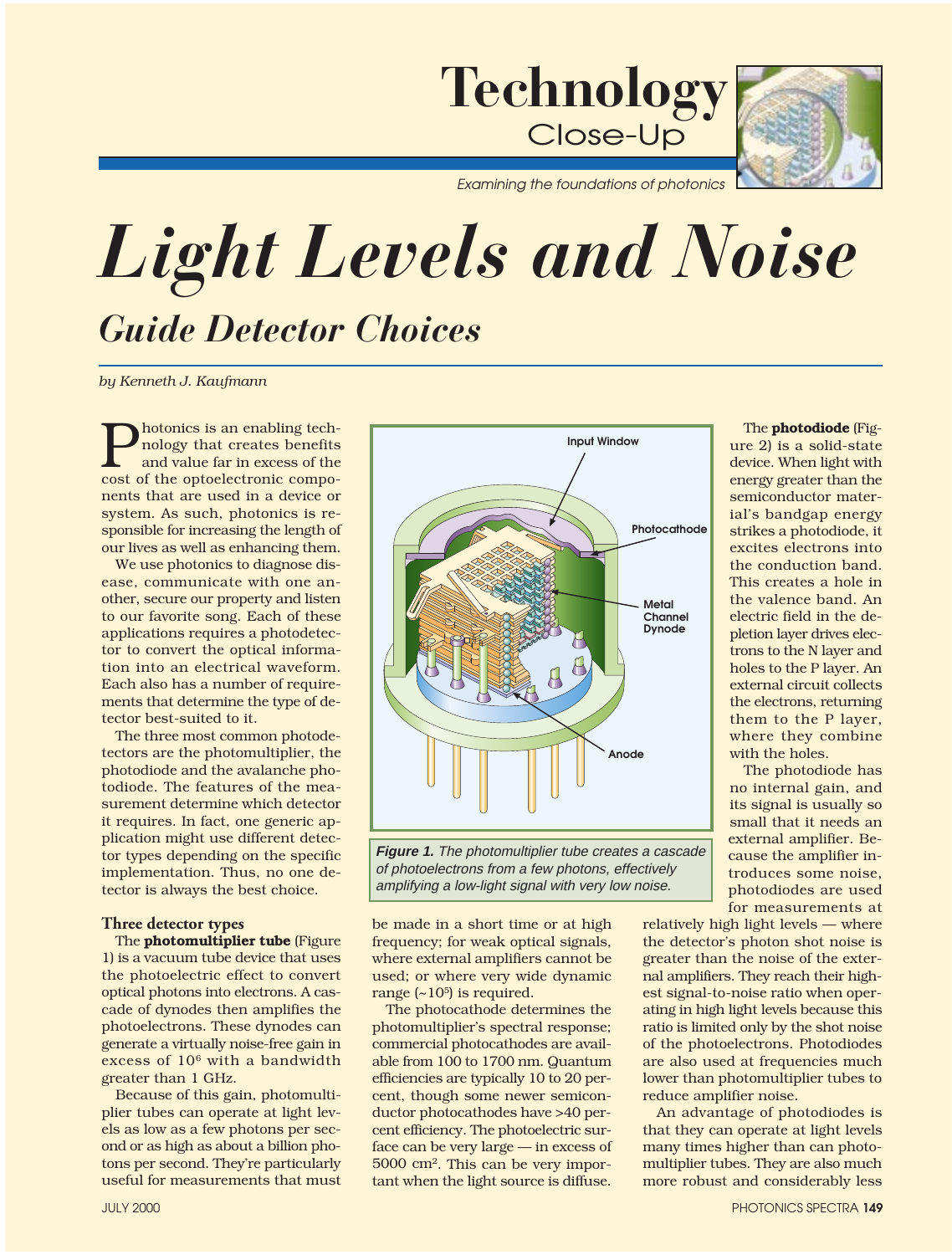If your Vision System is starved for light,



to have the door's plown off of your Inspection System

By a soditive kimit with 575 wates of power regulated with. Li EL EGEA 's New Sodium Lamp Controller, the 5575...

Lgiving you ane of the most concentrated. most powerful light-sources. for Machine Vision; More light. in the same efficient space!

...Opening new doors of opportunities, maximizing Vision's copabilities...

tomoresetu te t**ykklikklik**s In Homig Lear stadiliting on Julaus call - 972/690-6565 fax - 972/690-1150 e.mail - <u>info@mercron.com</u>

> 680 Nill sonories (190.8ek 801466) Floridae Tr. 75083 U.FA

> > For Free Info, Circle 76







**Figure 3.** An avalanche photodiode offers internal amplification and thus lower noise than the photodiode, but not as much gain or as fast a response as a photomultiplier tube.

expensive. Their spectral response varies from 180 to 2600 nm, depending on the semiconductor material.

The **avalanche photodiode** (Figure 3) has features of both the photodiode and the photomultiplier tube. It is a solid-state device that generates electron-hole pairs upon exposure to light. A reverse bias of 100 to 1000 V is placed on the PN junction, creating an internal electric field large enough to accelerate the electrons. When the electrons collide with the crystal lattice, they generate electron-hole pairs. This process cascades, amplifying the initial signal by a factor of 50 or more.

The statistical fluctuations in the

number of collisions and the yield of electron-hole pairs create more noise than the dynodes in a photomultiplier tube but less noise than a photodiode's external amplifier. Thus, avalanche photodiodes are often used when light levels are too high for photomultiplier tubes but not high enough for photodiodes.

Avalanche photodiodes are inadequate for some applications, such as those in which the lifetime of the photon source is short, a measurement must be made rapidly, few

photons arrive at the detector or the photons are spread over a large area. These situations will usually require a photomultiplier tube.

## **Comparing detectors**

An OEM product developer must analyze the needs for bandwidth, sensitivity, signal-to-noise ratio and cost before choosing a detector. Often, the best way to do this is by combining analysis and testing. Some examples of similar applications that require different detectors may offer some insights into how to begin the decision process.

Automated teller machines use photodiodes for several functions.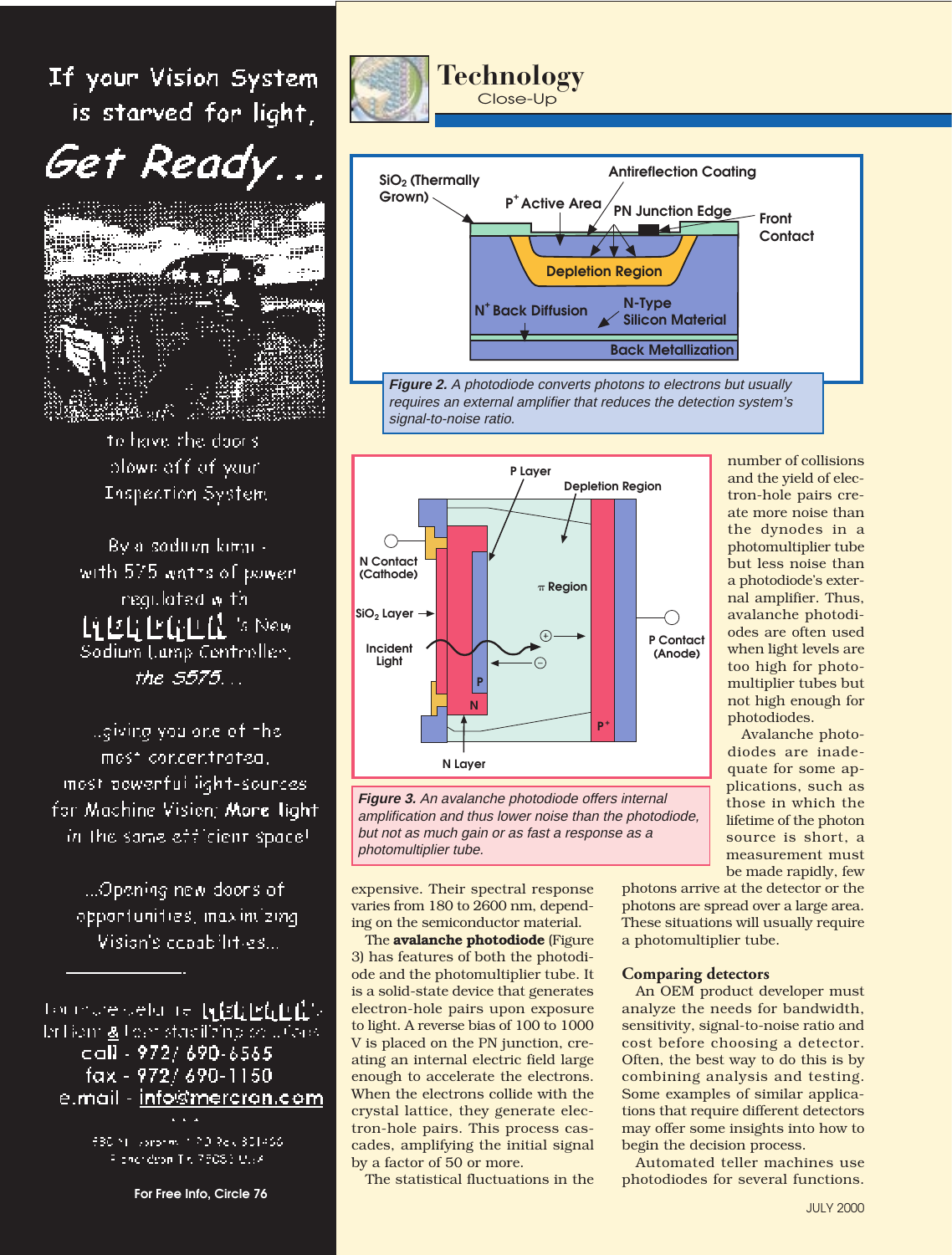

My favorite is to guarantee dispensing the correct number of bills. A light-emitting diode and a photodiode are placed on opposite sides of the currency path. The detector measures how much light transmits through a bill. If it is too low, then two bills must be stuck together, and they are sent to a reject pile.

Photodiodes are also used in optical storage such as CD-ROM, digital videodiscs and optical storage drives. A six-element photodiode array (Figure 4) detects the signal, maintains the focus of the read laser beam and keeps the read head on track.

The four inner elements measure the shape of the read beam. When the read beam reflected to the detector is circular, the separation between read head and disc is optimum; when it is out of round, the detector signals mechanical systems to change the separation. These four elements can also simultaneously read the data stored on the disc.

Note that, as the data rate increases, the bandwidth of the data detection increases, as does the amplifier noise contribution. In this case, photodiodes can still be used for distance control, but an avalanche photodiode reads the data. At higher bandwidth, the excess noise from the avalanche process is still lower than that of the photodiode preamplifier.

Optical communication is another

application that points out the different utility of amplified photodiodes and avalanche photodiodes. Telecommunications providers are rapidly adding bandwidth to their networks, mostly by expanding the number of wavelengths transmitted on a fiber. Photodiodes have been the detector of choice for optical communications because of the need to obtain the maximum signal-to-noise ratio while minimizing cost.

As transmission speeds go from 2.5 to 10 and 40 GHz, it becomes difficult to get the necessary gain bandwidth product in an external preamplifier. At these bandwidths, the amplifier becomes the major contributor of noise. So, despite their higher cost, avalanche photodiodes are often the detector of choice for 10-GHz communications systems. Just as for the optical disc, the avalanche photodiode's internal amplification noise at the high bandwidth is lower than that of an external preamplifier. [The optical disc would use a silicon avalanche photodiode because it operates in the visible spectral range (630 or 400 nm), whereas the optical communications device is made from InGaAs because it operates in the IR (near 1330 or 1550 nm).]

One of the most demanding applications for photodiodes is computed tomography (CT) scanners. An x-ray source moves in a helical pattern